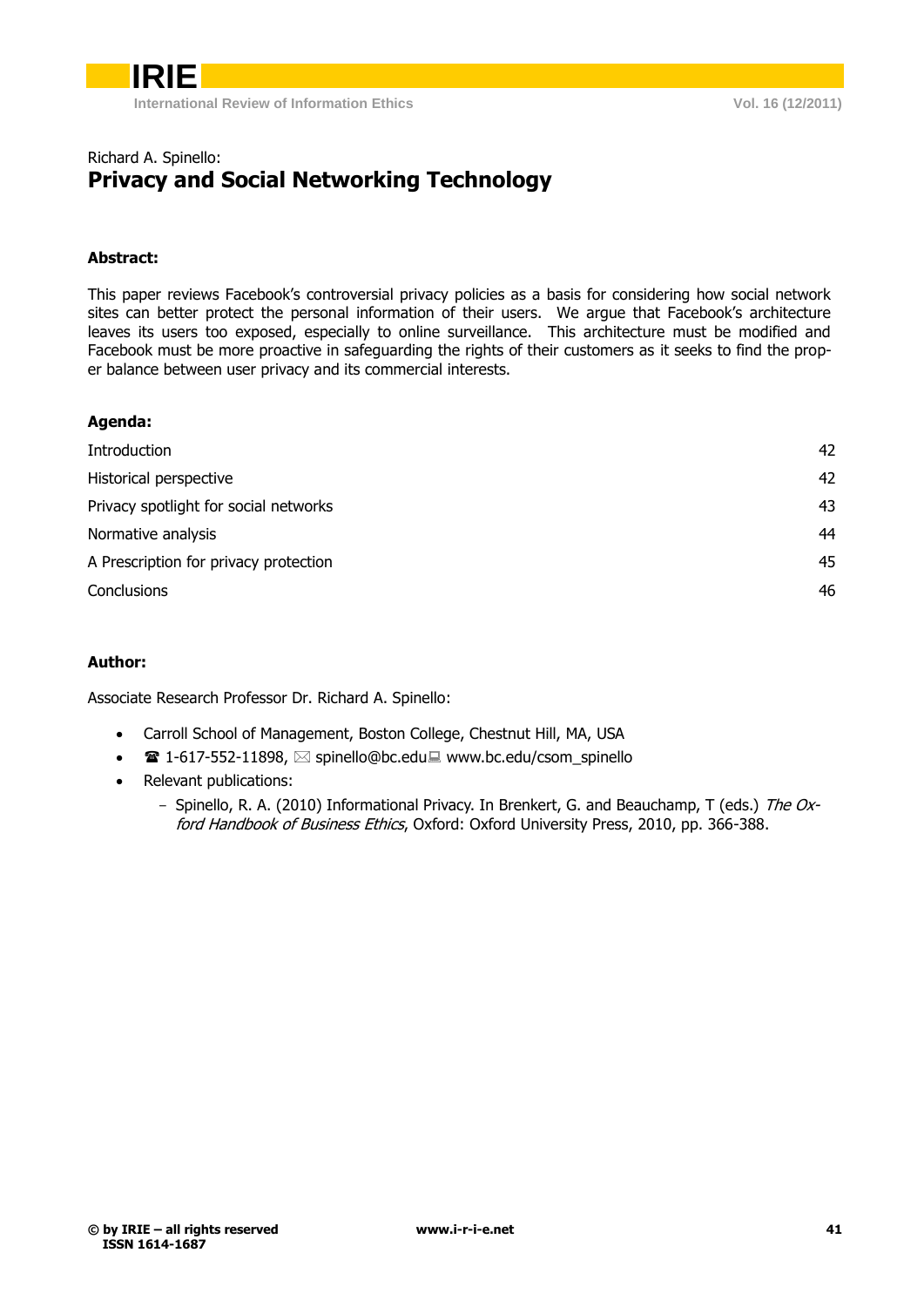## <span id="page-1-0"></span>**Introduction**

One of the most powerful innovations in the Internet's short history is the World Wide Web, which has evolved into a vast public space where people engage in a wide range of social interactions. Some Web applications, however, have exacerbated the problem of privacy, opening up an intense debate with huge commercial interests at stake. Privacy erosion certainly did not originate with the introduction of the Web, which has made possible the surveillance of the browsing and searching habits of users as they move from site to site. Rather, each generation of technology has created new and unprecedented problems for the preservation of personal privacy. Thus, it should be no surprise that the latest technology of social networking will be accompanied by a fresh set of privacy concerns.

In this paper we will briefly review the historical background about privacy issues in order to provide some context. We then consider how Facebook, the paradigm social networking application, has significantly compromised user privacy. Even more ominously, this company has sought to orchestrate an attitudinal shift about the value of privacy. After investigating how social networking is transforming the privacy landscape, the paper proceeds to a normative analysis which includes a definition of privacy along with a terse defense of a universal right to privacy. Finally, we offer some possible resolutions of the problem, concluding that while more stringent regulation may be inevitable, all parties would benefit from ethical selfregulation that gives social network users the necessary technical capability to protect their personal information.

### <span id="page-1-1"></span>**Historical perspective**

Successive technological architectures dating back several decades have put personal privacy in jeopardy. The first such architecture was data base technology which made it possible to collect, store, and retrieve, copious amounts of digitized information efficiently and economically. During this period, most personal data was transferred to computerized records which became the foundation for consumer profiles or "digital dossiers." As more and more organizations turned to electronic record-keeping, and as databases became interconnected, the threat to privacy grew almost exponentially.

The second architecture was the Internet itself, which enabled the easy transmission of digital information. However, the Internet's primitive architecture based on the TCP/IP protocol initially supported anonymity: information was sent enclosed in packets to an IP address that did not identify either the sender or recipient. But the innovation of the Web and associated architectures like cookies changed all that. Web technology facilitated on-line business models even as it posed a substantial threat to privacy, since Web servers could deposit these cookie files on client computers and collect all sorts of information. Since the dawn of the Web's commercialization, Web-based tools like cookies and web bugs have created an environment hostile to privacy interests, where on-line surveillance has become the norm.

These cookies contain information such as passwords, lists of pages within the web site that have been visited, and the dates when those pages were last examined. Through cookies, vendors can monitor clickstream data, the information generated as a user surfs the web. Often this data is collected by third parties who place this uniquely identifying cookie file on a user's computer in order to track that user's movements. Social network sites such as Facebook build on cookie technology through devices such as social plug-ins which enable more sophisticated tracking of their users along with an exchange of information with "friends" and other web sites. The end result is the user's inability to surf the web anonymously. Social networks have also exploited opportunities to disseminate personal information to a user's network of friends (usually without permission) through mechanisms like News Feeds.

The principal objective for the collection of this fine-tuned data collection is personalized marketing. Targeted advertising campaigns based on behavioral data are more efficient because they appreciably increase the probability of a positive response. This preoccupation with the predictive power of information is a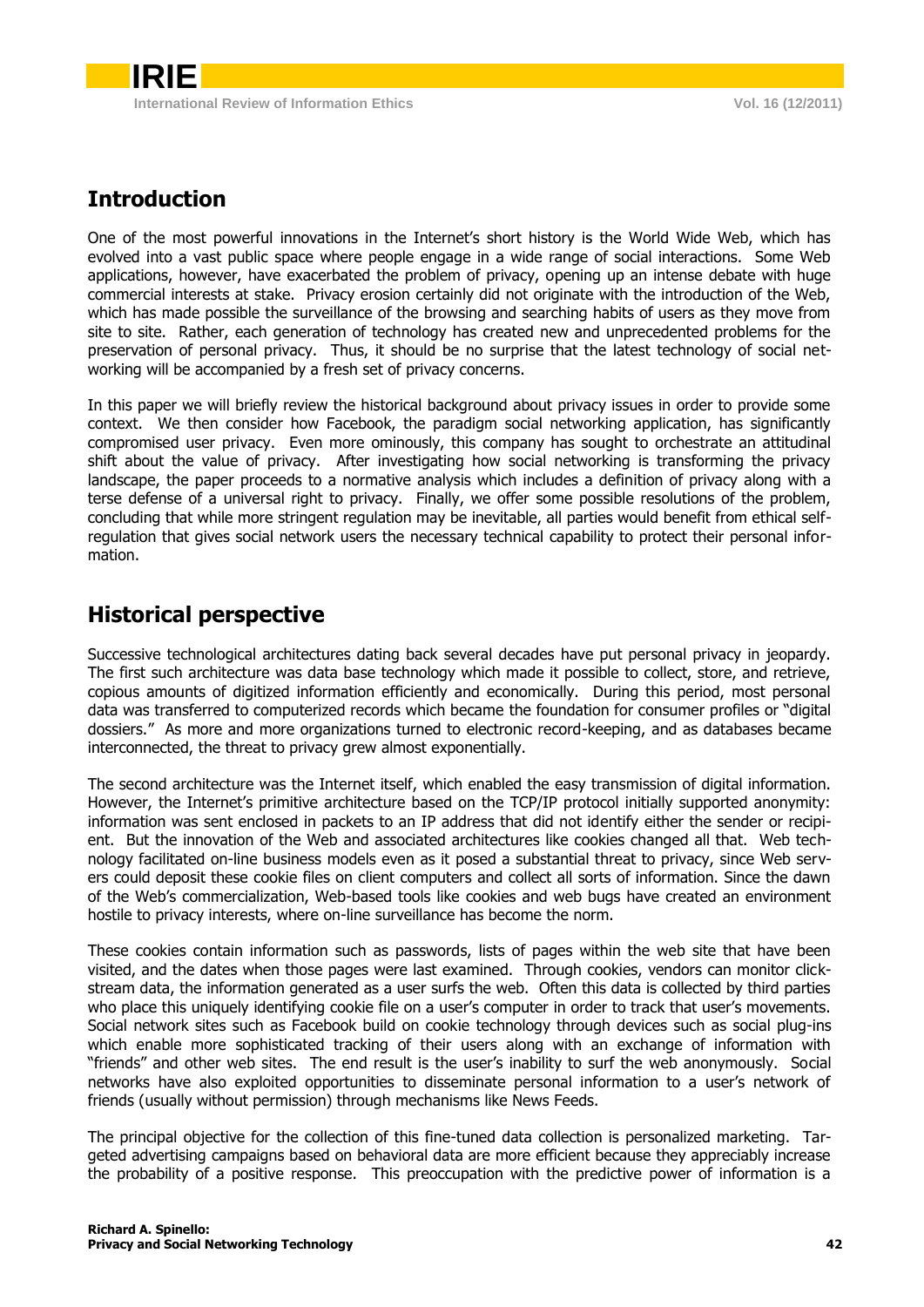

permanent feature of modern commercial transactions. As many privacy experts have pointed out, however, the manifest danger here is that personalization can easily slide into manipulation – marketing approaches based on one's past on-line behavior can be used for subtle exploitation of a user's needs and desires.

### <span id="page-2-0"></span>**Privacy spotlight for social networks**

An online social network is defined as a web-based service that enables individuals to "construct a public or semi-public profile within a bounded system; articulate a list of other users with whom they share a connection; and view and traverse their list of connections and those made by others within the system" (Boyd and Ellison 2008). A social networking web site, such as Facebook, allows its users to create their own personal web site that is centered around their personal profile, which is used to generate a community of "friends" who interact with one another. This interactive environment is enhanced through the integration of these sites with email and other communications applications.

The social networking business model is based on a clear *quid pro quo*: millions of people expose highly personal information about themselves in exchange for the ability to communicate with their friends, family members, and colleagues. This formula sets the stage for complex privacy tradeoffs. In order to monetize this "free" technology Facebook uses this consumer data so that its advertisers can deliver targeted online ads and marketing messages. Facebook encourages users to reveal to the public as much information as possible since the lower the level of privacy, the more its business interests are advanced. It has also repeatedly constructed its architectures to favor open disclosure rather than privacy. Facebook's controversial history about privacy suggests an insensitivity regarding the privacy rights of its users. It has repeatedly adopted policies infringing on privacy only to retreat in the face of strident criticism; it has argued that the social norm of privacy needs to be transformed, and it still has a number of problematic privacy policies. Let us consider each of these areas in more detail, beginning with its history.

In 2007 Facebook initiated its Beacon program which reported information about Facebook users' activities on third party web sites. A user's purchases were reported to their friends' News Feed after the conclusion of a purchase or other transaction. Users were not aware of this tracking mechanism and the initial privacy settings did not provide the opportunity to opt-out. Facebook eventually allowed users to opt-out of this feature, but the program was terminated in 2009 after mounting criticism from privacy groups such as the Electronic Privacy Information Center (EPIC).

In 2009 Facebook provoked the ire of privacy activists when it changed its privacy settings so that a user's name, profile picture, and gender were made public by default. In its defense, the company contended that this change reflected a societal shift toward more openness and that any user could override the default setting. But in the wake of EPIC's complaint to the Federal Trade Commission (FTC) and growing public criticism Facebook again altered its policies in 2010, giving users more control over access to their personal information. Despite these changes, Facebook's reactive approach to privacy issues does not augur well for the future.

In addition, there are still a significant number of outstanding privacy issues. By default, a Facebook user's profile is available to someone who enters that user's name in a search engine like Google. However, this "public search" function can now be disabled. Also, users can opt out of participation in platform applications, games and third party web sites, which prevents access to their personal data. On the other hand, Facebook still plans to proceed with a plan to disclose the home addresses and mobile phone numbers of its users to third-party application developers (EPIC 2011).

In 2010 the company took public its "instant personalization" scheme which allows partner web sites to access Facebook information as soon as a Facebook user visits the site. This all happens by default before the user gives consent to the sharing of his or her information. In that same year the company introduced social plug-ins, including a social widget known as the "Like" button, that appeared on other web sites (like amazon.com) – if a user likes an item she sees, she clicks on this button and the item appears in a list of things she likes in her profile. This plug-in architecture, a further evolution of cookie technology, functions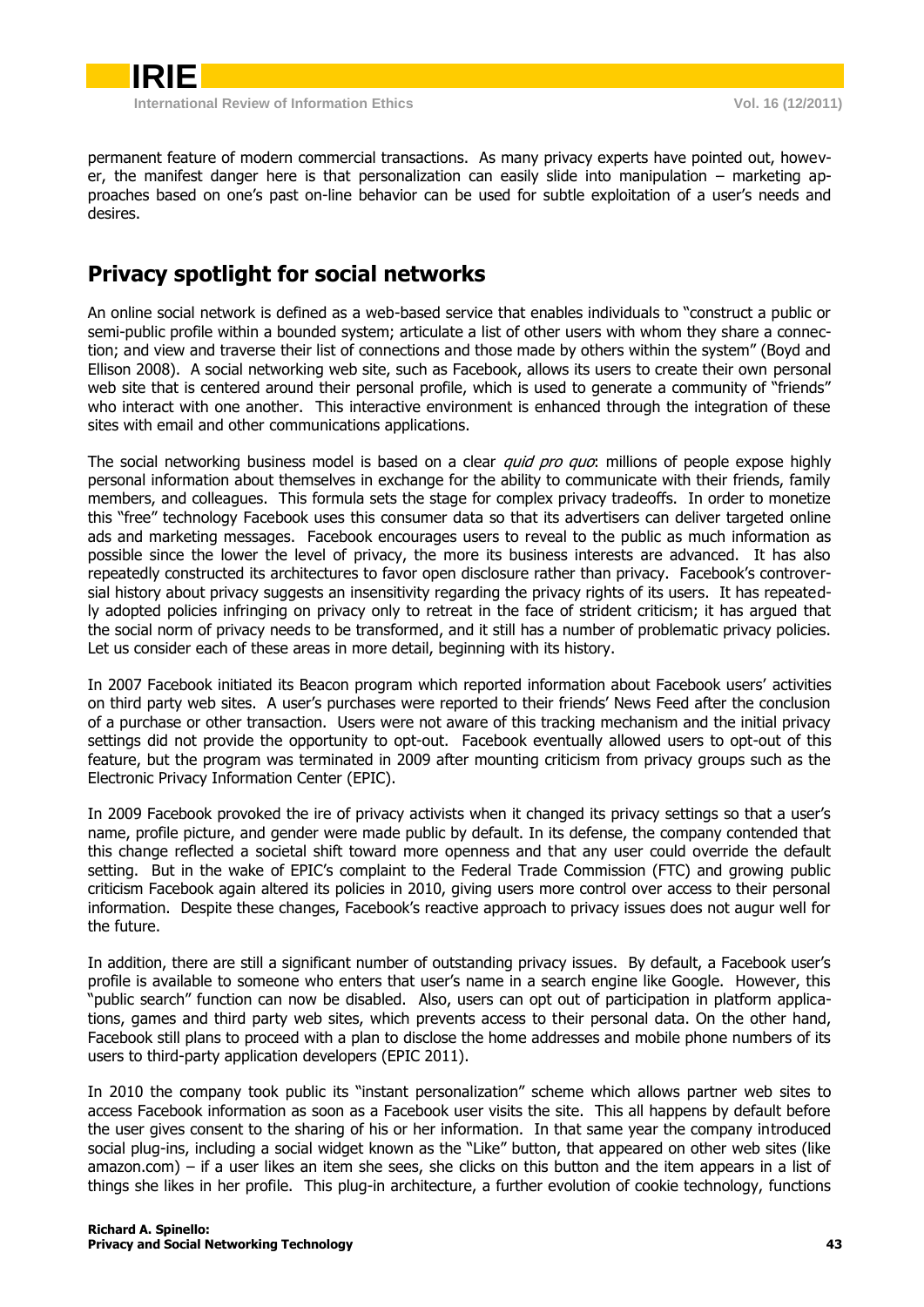

**International Review of Information Ethics Vol. 16 (12/2011)**

as follows. When a user logs into a social networking site like Facebook the site sends a cookie to the user's browser which is disabled only when the user logs out of his or her Facebook account. As the user visits various web sites, the Like architecture will report back to Facebook whether or not the user has clicked on the Like button (even if the user doesn't click on this button, Facebook knows that you've been to this site and looked at this item). This social widget provides a history of a user's Web-browsing habits that can be linked to personally identifiable information. The social plug-in architecture has the potential to be an especially powerful mechanism for behavioral advertising, though Facebook claims that (at least for the present) it anonymizes this tracking data after 90 days (Efrati 2011).

Another controversial policy is Facebook's facial recognition program whereby Facebook uses the photos of their users to build a biometric database so as to implement a facial recognition technology. Despite calls for the program's suspension and an FTC investigation, Facebook has not backed down though users can now opt out of this facial recognition scheme by changing their privacy settings.

Thus, Facebook's current architecture is still too oriented to self-exposure. At the same time, the company philosophy goes too far in its efforts to lower expectations of privacy. Facebook executives like Zuckerberg have opined that privacy expectations are changing and that users *should* make more information about themselves publicly available: "people have gotten really comfortable not only sharing more information and different kinds, but more openly and with more people. . .that social norm is just something that's evolving" (Menn 2010). Facebook's privacy policies and architectures clearly reflect this tendency to nudge its customers toward the unveiling of their personal information for all to see.

### <span id="page-3-0"></span>**Normative analysis**

Before we address the normative dimension of this problem, we must be clear about the nature of privacy. Informational privacy is best defined in terms of "restricted access/limited control" (Tavani and Moor 2001). Restricted access implies that the condition of privacy exists where there is a capacity to shield one's personal data from some parties while sharing it with others. According to this perspective, an individual has privacy "in a situation with regard to others if and only if in that situation the individual is normatively protected from intrusion, interference, and information access by others" (Moor 2004). A "situation" can be described in terms of a relationship, an activity of some sort, or any "state of affairs" where restricted access is reasonably warranted. Individuals also need *limited control* over their personal data to ensure restricted access. That control can take the form of informed consent. In situations where a user provides his or her personal information to a vendor or a professional party, the user will be informed when that information will be shared with a third party and will have the capacity to limit the sharing of that information. The restricted access/limited control theory signifies that one cannot possess informational privacy without restrictions on information dissemination about oneself and without some control (as warranted by the particular situation).

Thus, privacy is a condition or a state of carefully restricted accessibility. But is privacy an interest, a personal predilection that can be superseded by utilitarian concerns, or is it a fundamental human right? In our estimation, it can be plausibly argued that people have a right to privacy because it is a vital instrumental good, which supports irreducible human goods such as friendship (or sociability), security and bodily well-being, knowledge, and freedom. These and other basic goods constitute human flourishing and therefore form the foundation for prescribing moral norms and rights. Without the instrumental good of privacy, our capability to sustain participation in certain basic goods such as security and intimate friendship is easily thwarted. Privacy is also an important condition of freedom (or autonomy): a shield of privacy is essential in most societies if one is to freely pursue his or her projects. Sensitive information collected without one's permission and knowledge can be used to disrupt an individual's free choices by depriving her of opportunities and necessities vital for the pursuit of her goals. Personalized marketing information can also be deployed for the purpose of manipulation – a steady stream of cleverly designed "personal" ads designed to wear us down into buying things we don't need. Since privacy is a necessary condition for the goods that constitute our integral well-being such as freedom and security, privacy warrants the status of a moral right,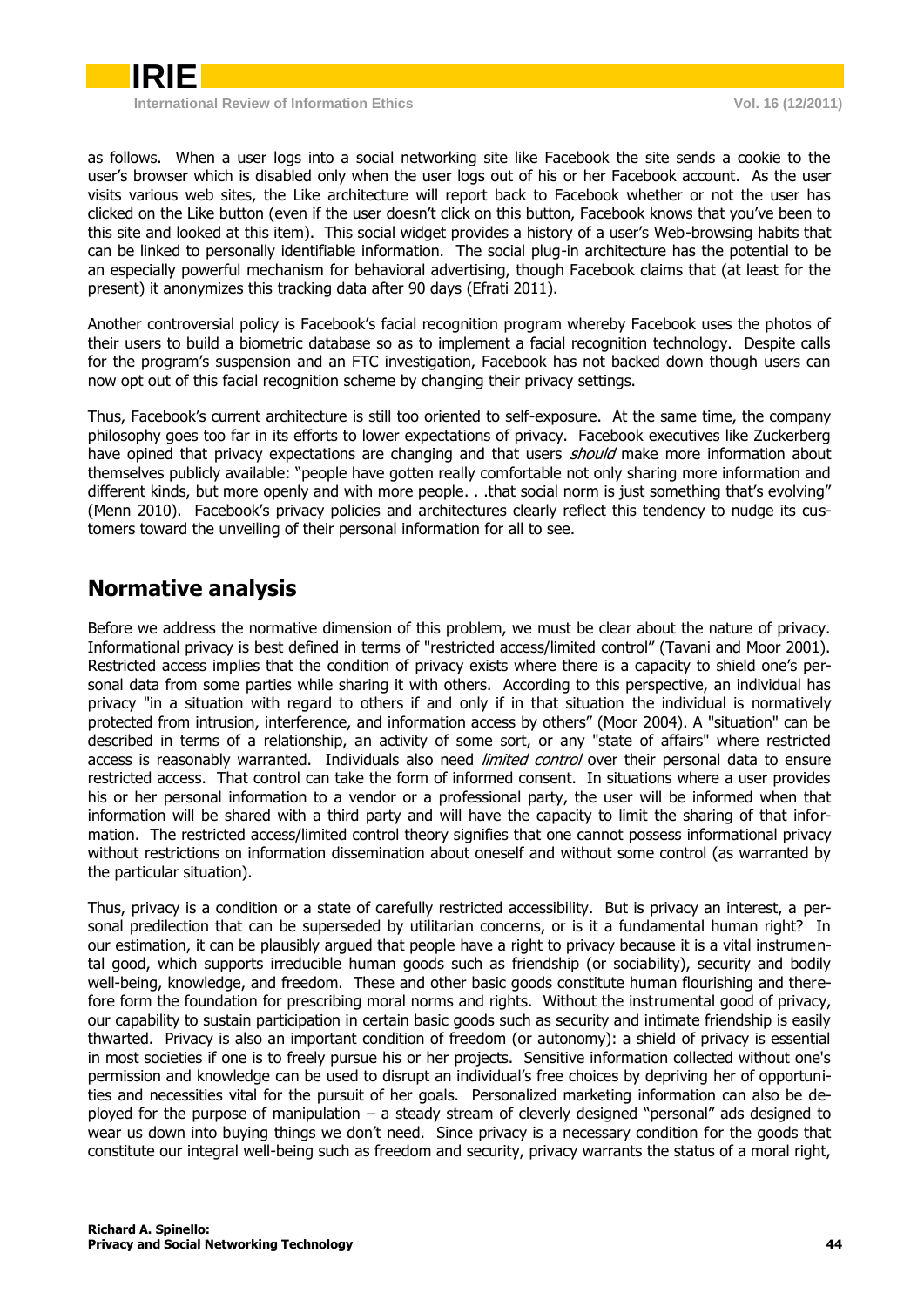for rights are grounded in necessity, in what human persons need and rationally desire "for the exercise and development of distinctive human powers" (Hart 1983).

# <span id="page-4-0"></span>**A Prescription for privacy protection**

Given this definition of privacy and its status as a moral entitlement, it logically follows that responsible social networking companies are morally obliged to respect this right. Furthermore, it also follows from the nature of privacy as a condition of restricted access that users must be given the proper controls to limit access to their information as they deem appropriate. With a business model predicated on getting people to disclose details about their personal lives, social networks like Facebook need to be hypersensitive to the privacy concerns of those users

What specific steps can Facebook take to safeguard the privacy rights of their users, that is, to make certain that their users can control their information and restrict access according to their needs and preferences? Above all, Facebook should presume that each of its users favors a high level of privacy protection, and its architecture should reflect this presumption. Accordingly, Facebook should transparently maximize the opportunity for each user's control over his or her personal information. With these principles in mind, a morally responsible privacy policy for Facebook should have the following features:

- There should be no "publicly available" fields unless the user explicitly chooses otherwise. The default privacy settings should protect user information from public view and an opt-in system should always be the norm so that users have discrete control over the disclosure of their personal information. There should also be an opt-in regime for the company's facial recognition program accompanied by a clear explanation of how this data will be used in future applications; a user's "informed consent" cannot be valid in the absence of such specific information. In addition, Facebook's instant personalization should also be made opt-in by default; and users should have the option to select this feature for each particular web site which they visit. And Facebook should offer its users the opportunity to opt in to disclosure of their data by third parties and to opt in to the public search option by making explicit choices for these options (EPIC 2011).
- Facebook should alter its privacy-infringing policy for social plug-ins: it should not track or retain information about user visits to partner web sites unless that user explicitly clicks the "Like" button on that particular site; web surfing data for users who choose to use a plug-in should be expeditiously deleted or anonymized.
- Facebook should not disclose users' addresses and mobile phone numbers to third party application developers; it has offered no justification for such a policy aside from purely commercial gains and no viable plan to monitor how this data will be utilized by these third parties or recombined with other data.
- Finally, given the moral status of privacy, Facebook should adopt a more proactive approach to the safeguarding of this right rather than the reactive one that has so far shaped its brief history. The company could easily get advice from privacy and consumer groups such as EPIC before it introduces new technologies with privacy implications.

These and other prudent policies will return to social network users the *control* they need to *restrict access* to their information and provide for a reasonable level of personal privacy even in this pseudo-public network space.

The bottom line is that the Facebook architectures should default to embed privacy protection rather than expose the personal data of Facebook users who are often inattentive to privacy settings, though not indifferent to threats to their personal privacy. The company should operate on the assumption that users want to maintain their privacy unless those users indicate otherwise and take explicit steps toward greater selfdisclosure. The privacy conundrum of social networking can largely be resolved by architecture, by giving users simple, high-level controls to determine how much information they want to share. Market forces are not likely to demand these changes, though there may be a market for a social network that gives greater